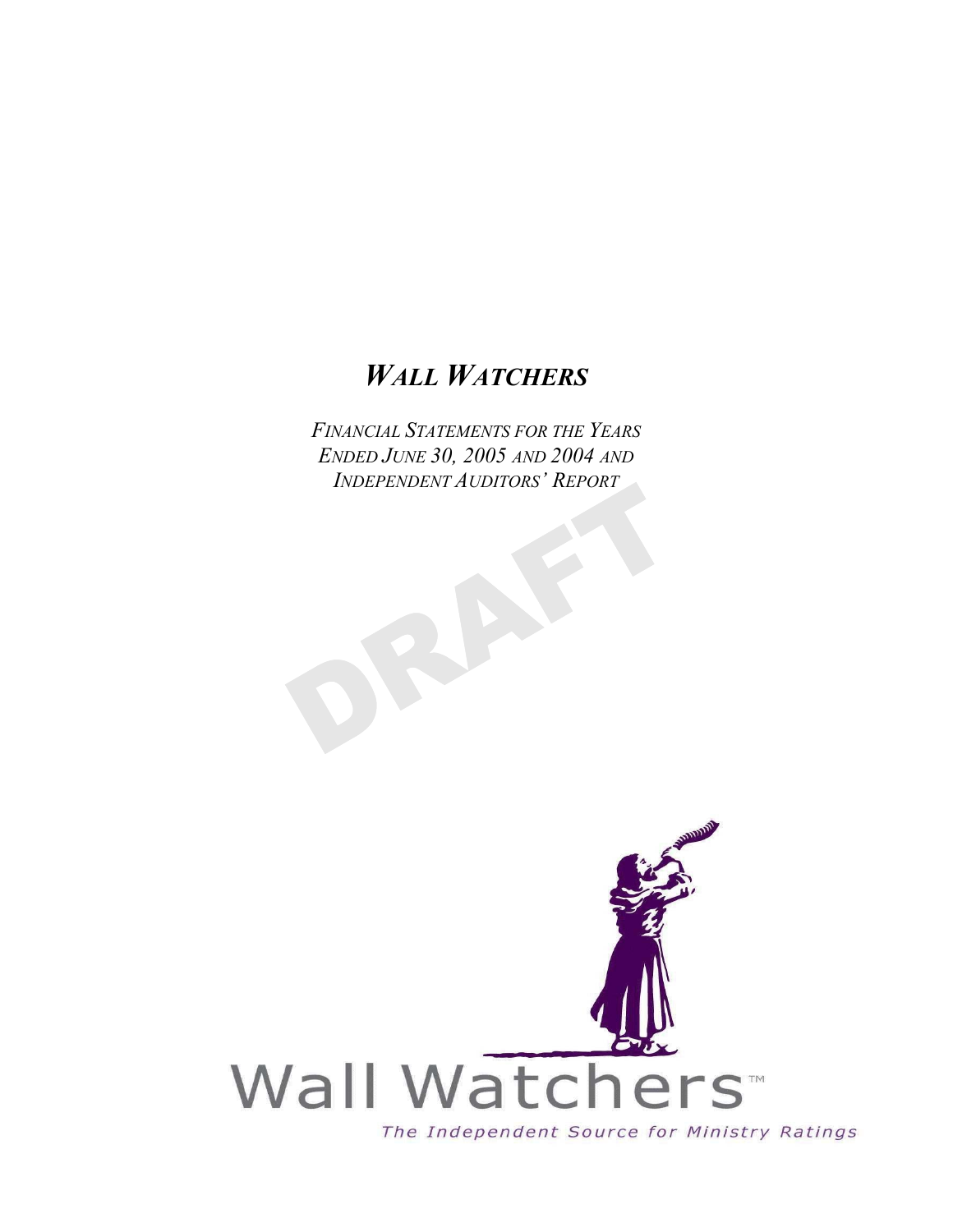| <b>Audited Financial Statements:</b> |  |
|--------------------------------------|--|
|                                      |  |
|                                      |  |
|                                      |  |
|                                      |  |
|                                      |  |

OBAN

Page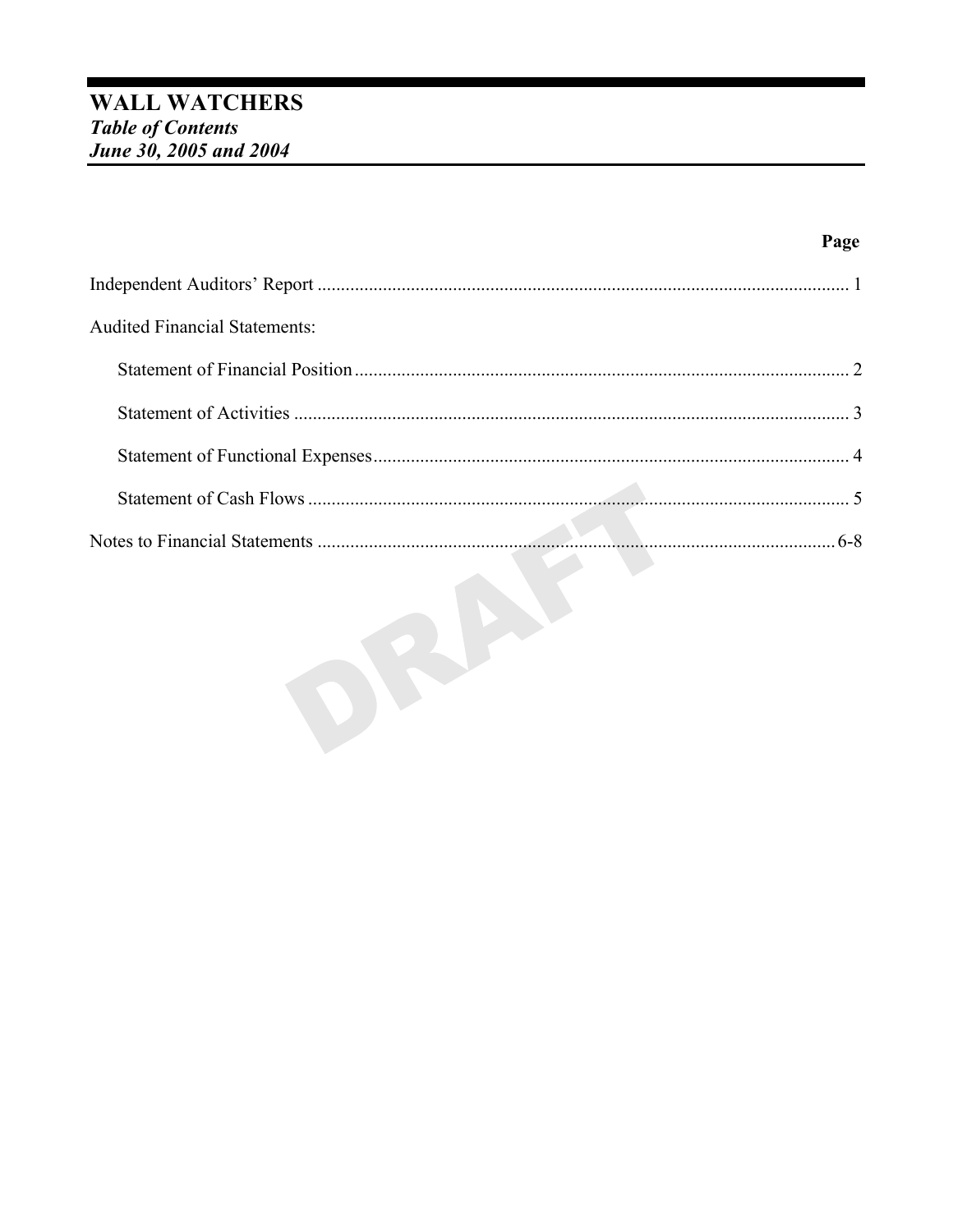CERTIFIED PU BLIC ACCO UN TAN TS 1001M OREHEAD SQUARE DRIVE · SUITE 450 CHARLOTTE, NORTH CAROLINA 28203 CHARLOTTE, NORTH CAROLINA 28203 TELEPH ON E:704-372-1515 • FACSIM ILE:704-372-6066 TERRY W .LAN CASTER

# **INDEPENDENT AUDITORS' REPORT**

To the Board of Directors of Wall Watchers Matthews, North Carolina

We have audited the accompanying statements of financial position of Wall Watchers, (a not-for-profit organization) as of June 30, 2005 and 2004, and the related statements of activities, functional expenses, and cash flows for the years then ended. These financial statements are the responsibility of the management of Wall Watchers. Our responsibility is to express an opinion on these financial statements based on our audits.

We conducted our audits in accordance with U.S. generally accepted auditing standards. Those standards require that we plan and perform the audits to obtain reasonable assurance about whether the financial statements are free of material misstatement. An audit includes examining, on a test basis, evidence supporting the amounts and disclosures in the financial statements. An audit also includes assessing the accounting principles used and significant estimates made by management, as well as evaluating the overall financial statement presentation. We believe that our audits provide a reasonable basis for our opinion.

In our opinion, the financial statements referred to above present fairly, in all material respects, the financial position of Wall Watchers, as of June 30, 2005 and 2004, and the results of its operations and its cash flows for the years then ended in conformity with U.S. generally accepted accounting principles.

C. Denlitt Fand & Congrany, P.A.

July 14, 2005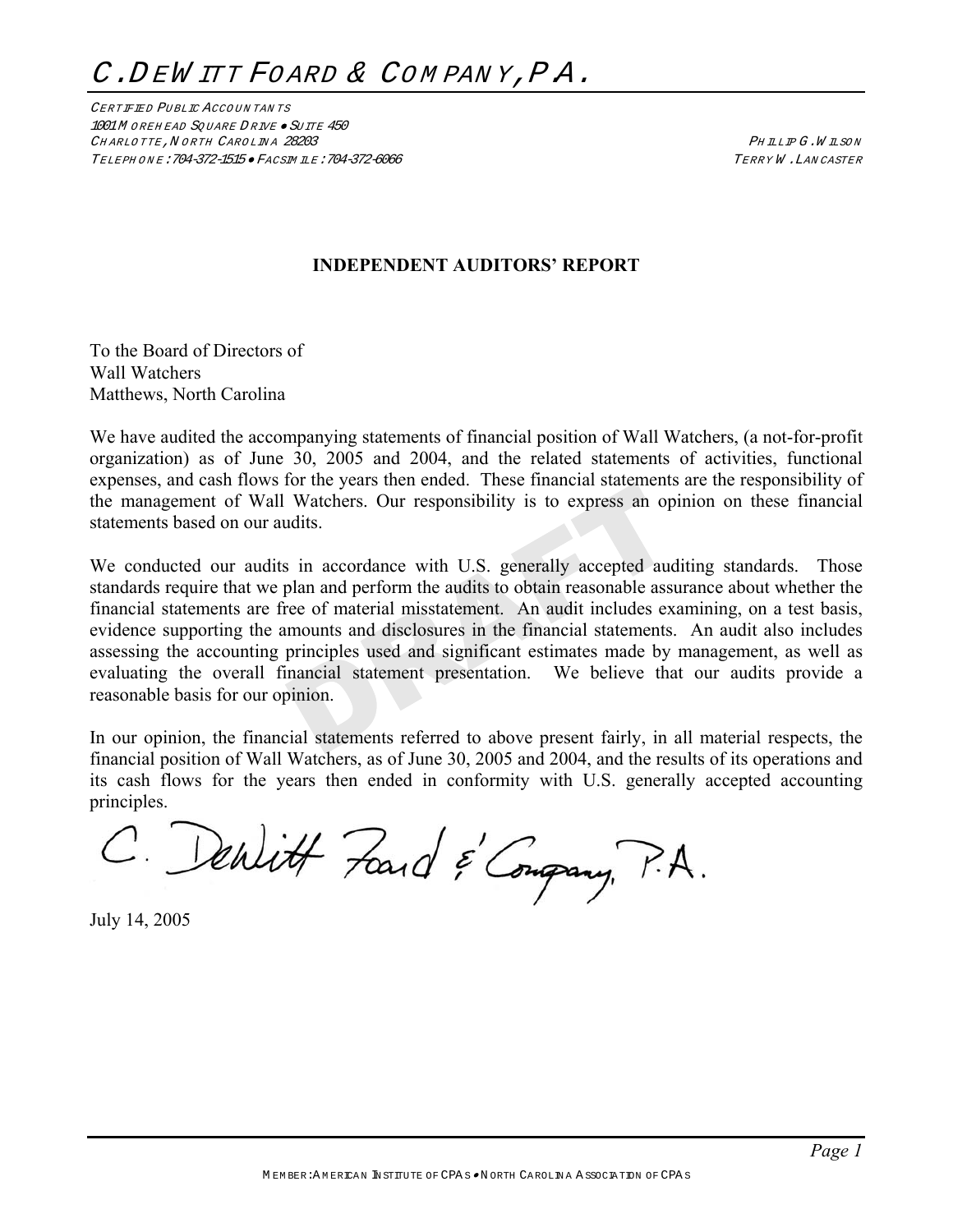# **WALL WATCHERS** *Statement of Financial Position June 30, 2005 and 2004*

|                                                                           |              | June 30, |                           |         |  |
|---------------------------------------------------------------------------|--------------|----------|---------------------------|---------|--|
|                                                                           |              | 2005     |                           | 2004    |  |
| <b>ASSETS</b>                                                             |              |          |                           |         |  |
| <b>Current Assets:</b>                                                    |              |          |                           |         |  |
| Cash and equivalents                                                      | $\mathbb{S}$ | 2,590    | \$                        | 125,710 |  |
| Marketable securities                                                     |              | 1,897    |                           | 1,973   |  |
| Prepaid expenses                                                          |              | 3,704    |                           | 6,031   |  |
| <b>Total Current Assets</b>                                               |              | 8,191    |                           | 133,714 |  |
| <b>Noncurrent Assets:</b><br>Property, net of accumulated depreciation    |              |          |                           |         |  |
| of \$44,216 and \$39,680                                                  |              | 4,536    |                           | 6,032   |  |
| System development costs, net of accumulated<br>amortization of \$119,820 |              |          |                           |         |  |
| <b>Total Noncurrent Assets</b>                                            |              | 4,536    |                           | 6,032   |  |
| <b>TOTAL ASSETS</b>                                                       | $\$$         | 12,727   | $\boldsymbol{\mathsf{S}}$ | 139,746 |  |
| <b>LIABILITIES AND NET ASSETS</b><br><b>Current Liabilities:</b>          |              |          |                           |         |  |
| Accounts payable                                                          | \$           | 1,866    | \$                        | 2,463   |  |
| <b>Accrued liabilities</b>                                                |              | 2,265    |                           | 3,589   |  |
| <b>Total Current Liabilities</b>                                          |              | 4,131    |                           | 6,052   |  |
| Net Assets:                                                               |              |          |                           |         |  |
| Unrestricted                                                              |              | 8,596    |                           | 133,694 |  |
| TOTAL LIABILITIES AND NET ASSETS                                          |              | 12,727   | \$                        | 139,746 |  |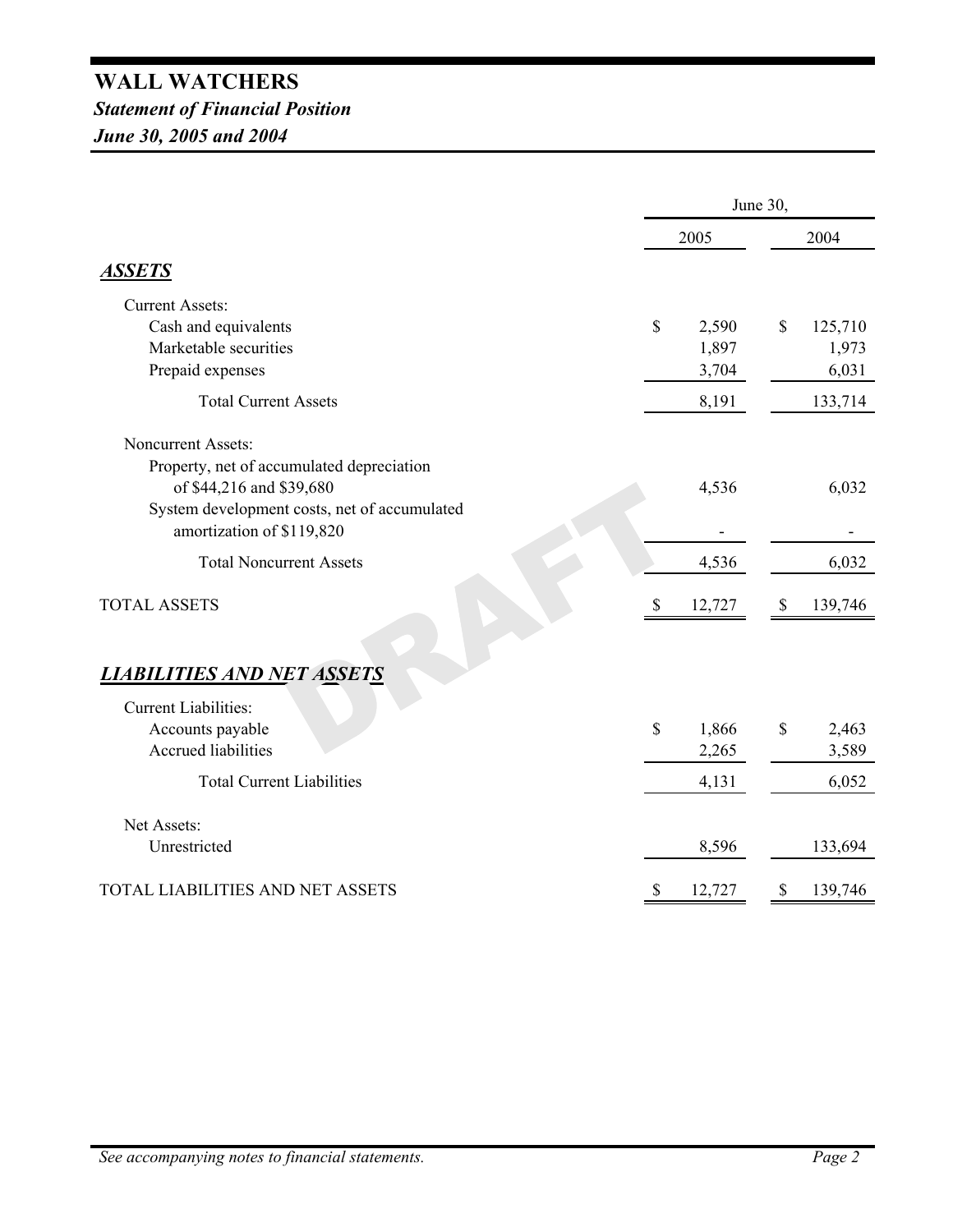|                                                           | Year Ended June 30, |                          |              |                             |  |
|-----------------------------------------------------------|---------------------|--------------------------|--------------|-----------------------------|--|
|                                                           | 2005                |                          |              | 2004                        |  |
| <b>SUPPORT AND REVENUE</b>                                |                     |                          |              |                             |  |
| Contributions<br>Investment income                        | \$                  | 182,939                  | $\mathbb{S}$ | 454,800<br>822              |  |
| <b>Total Support and Revenue</b>                          |                     | 182,940                  |              | 455,622                     |  |
| <b>EXPENSES</b>                                           |                     |                          |              |                             |  |
| Program services<br>Management and general<br>Fundraising |                     | 283,822<br>23,968<br>248 |              | 312,396<br>24,292<br>49,252 |  |
| <b>Total Expenses</b>                                     |                     | 308,038                  |              | 385,940                     |  |
| <b>CHANGE IN NET ASSETS</b>                               |                     | (125,098)                |              | 69,682                      |  |
| NET ASSETS, BEGINNING                                     |                     | 133,694                  |              | 64,012                      |  |
| NET ASSETS, ENDING                                        |                     | 8,596                    | \$           | 133,694                     |  |
|                                                           |                     |                          |              |                             |  |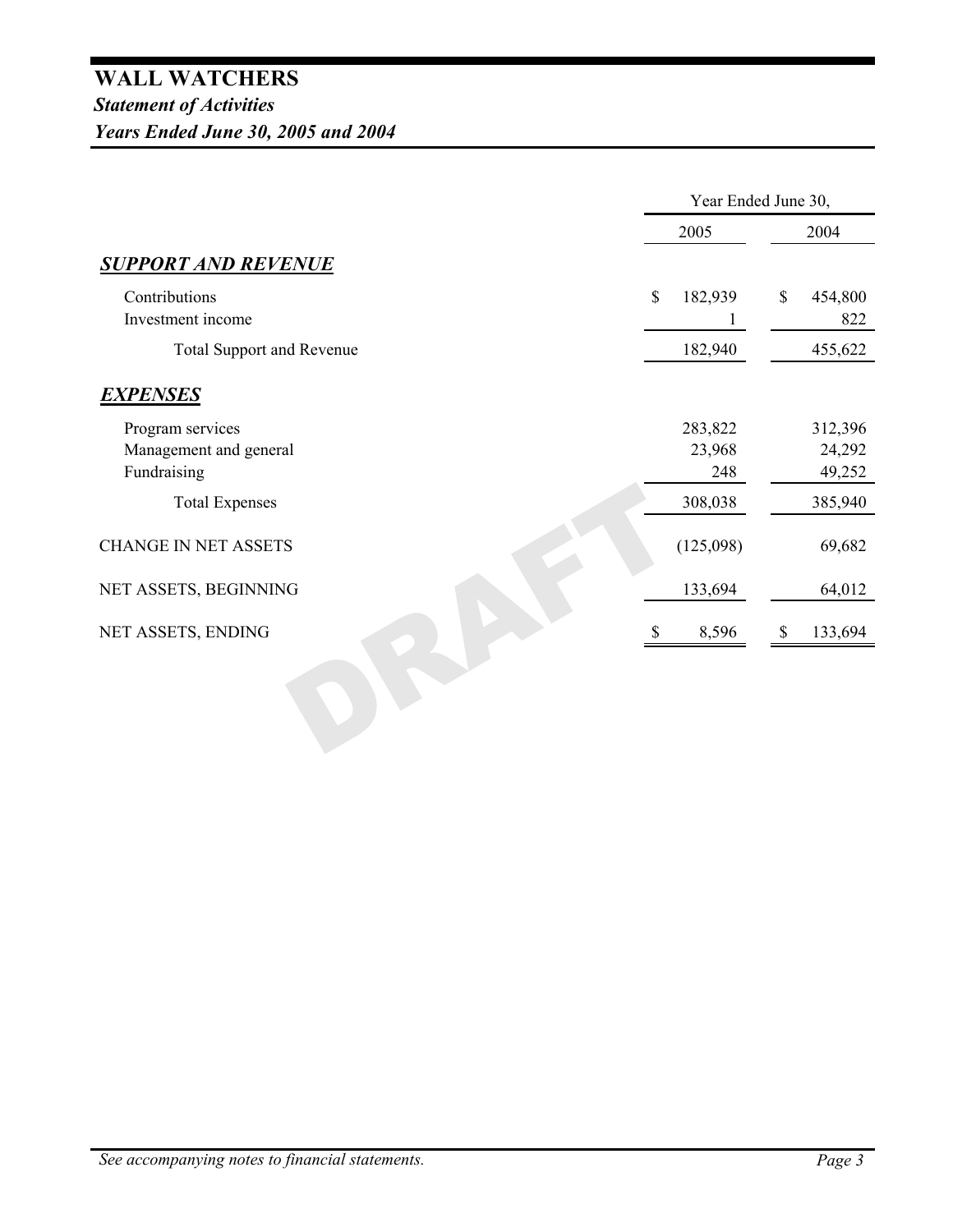# **WALL WATCHERS**

# *Statement of Functional Expenses*

*Years Ended June 30, 2005 and 2004*

|                                                        | Year Ended June 30, 2005         |                                        |                | Year Ended June 30, 2004          |                                   |                                        |                                |                                  |
|--------------------------------------------------------|----------------------------------|----------------------------------------|----------------|-----------------------------------|-----------------------------------|----------------------------------------|--------------------------------|----------------------------------|
|                                                        | Program<br>Services              | Management<br>and General              | Fundraising    | <b>TOTAL</b>                      | Program<br>Services               | Management<br>and General              | Fundraising                    | <b>TOTAL</b>                     |
| <b>PERSONNEL</b>                                       |                                  |                                        |                |                                   |                                   |                                        |                                |                                  |
| Salaries and wages<br>Payroll taxes<br><b>Benefits</b> | 169,607<br>S<br>13,991<br>27,261 | $\mathbb{S}$<br>10,347<br>854<br>1,663 | \$             | 179,954<br>\$<br>14,845<br>28,924 | 172,496<br>\$<br>14,886<br>36,450 | $\mathsf{\$}$<br>9,301<br>803<br>1,853 | \$<br>27,695<br>2,390<br>6,000 | 209,492<br>S<br>18,079<br>44,303 |
| <b>Total Personnel</b>                                 | 210,859                          | 12,864                                 | $\blacksquare$ | 223,723                           | 223,832                           | 11,957                                 | 36,085                         | 271,874                          |
| <b>OTHER EXPENSES</b>                                  |                                  |                                        |                |                                   |                                   |                                        |                                |                                  |
| Research fellowship                                    | 13,850                           |                                        |                | 13,850                            | 21,550                            |                                        |                                | 21,550                           |
| Employee training and resources                        | 1,290                            | 79                                     |                | 1,369                             | 1,238                             | 67                                     | 199                            | 1,504                            |
| Promotion and advertising                              | 10,138                           |                                        |                | 10,138                            | 5,877                             |                                        | 69                             | 5,946                            |
| Technology services                                    | 912                              | 55                                     |                | 967                               | 2,188                             | 117                                    | 351                            | 2,656                            |
| Conferences and meetings                               |                                  |                                        |                |                                   | 3,774                             |                                        |                                | 3,774                            |
| Travel and meals                                       | 991                              | 60                                     |                | 1,051                             | 342                               | 19                                     | 55                             | 416                              |
| Rent and occupancy costs                               | 32,400                           | 3,600                                  |                | 36,000                            | 28,995                            | 3,624                                  | 3,624                          | 36,243                           |
| Utilities                                              |                                  |                                        |                |                                   | 2,119                             | 265                                    | 265                            | 2,649                            |
| Telephone                                              | 1,052                            | 47                                     |                | 1,099                             | 5,307                             | 587                                    | 587                            | 6,481                            |
| Insurance                                              | 540                              | 2,606                                  | 53             | 3,199                             | 253                               | 2,606                                  | 53                             | 2,912                            |
| Office and computer supplies                           | 6,080                            | 284                                    | 10             | 6,374                             | 1,291                             | 143                                    | 7,026                          | 8,460                            |
| Printing and publications                              | 312                              | 19                                     |                | 331                               | 1,734                             | 94                                     | 279                            | 2,107                            |
| Postage and shipping                                   | 420                              | 26                                     |                | 446                               | 1,080                             | 58                                     | 173                            | 1,311                            |
| Dues and subscriptions                                 | 2,209                            | 135                                    |                | 2,344                             | 1,356                             | 73                                     | 218                            | 1,647                            |
| Professional fees                                      |                                  | 3,000                                  |                | 3,000                             |                                   | 3,000                                  |                                | 3,000                            |
| Depreciation and amortization                          | 2,769                            | 738                                    | 185            | 3,692                             | 11,460                            | 1,071                                  | 268                            | 12,799                           |
| Miscellaneous                                          | $\blacksquare$                   | 455                                    | $\sim$         | 455                               |                                   | 611                                    | $\overline{\phantom{a}}$       | 611                              |
| <b>Total Other Expenses</b>                            | 72,963                           | 11,104                                 | 248            | 84,315                            | 88,564                            | 12,335                                 | 13,167                         | 114,066                          |
| <b>TOTAL EXPENSES</b>                                  | 283,822                          | 23,968<br>S                            | \$<br>248      | 308,038                           | 312,396                           | \$<br>24,292                           | 49,252                         | 385,940<br>S                     |

*See accompanying notes to financial statements. Page 4*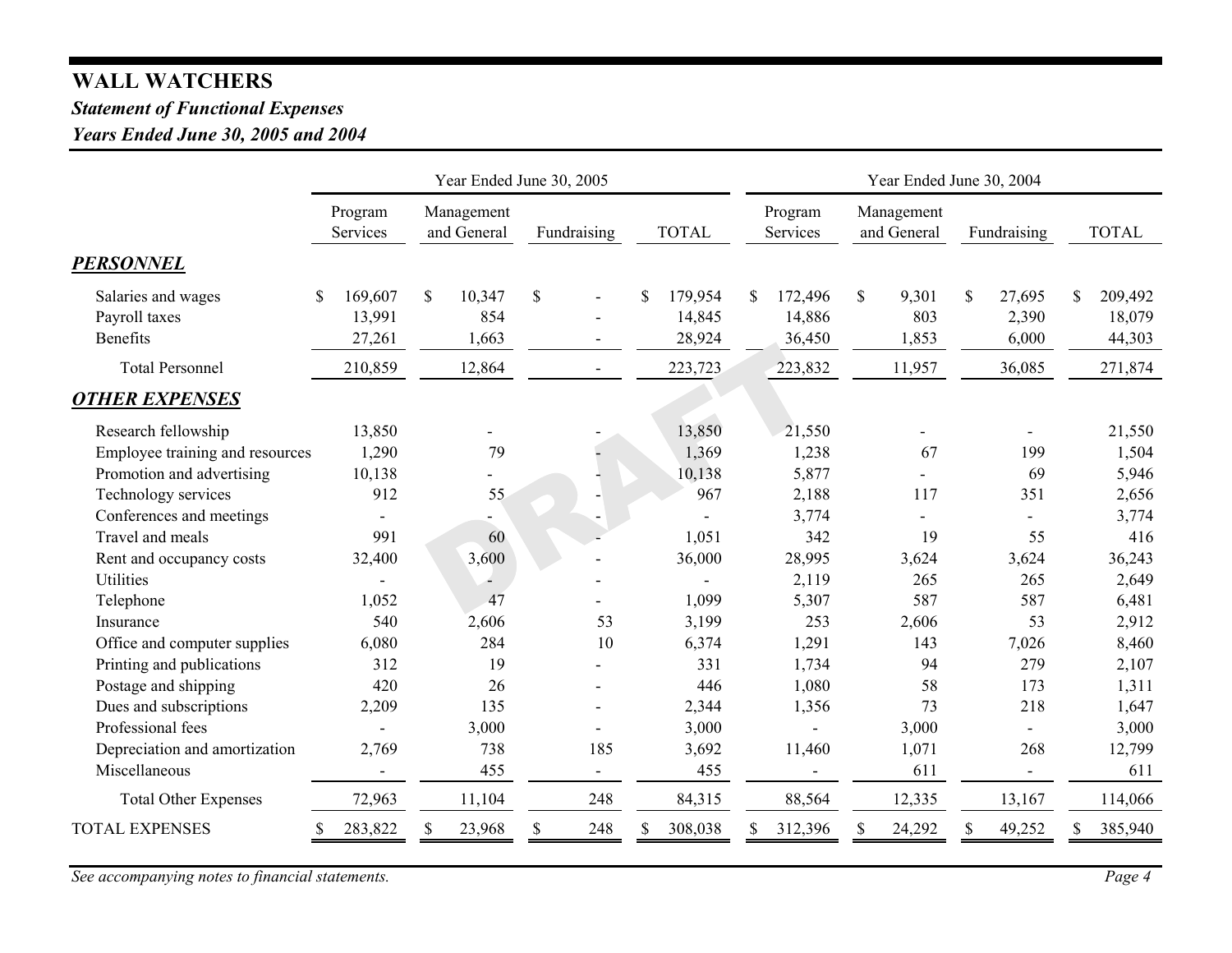|                                                                                               |                 | Year Ended June 30,     |  |  |
|-----------------------------------------------------------------------------------------------|-----------------|-------------------------|--|--|
|                                                                                               | 2005            |                         |  |  |
| <b>OPERATING ACTIVITIES</b>                                                                   |                 |                         |  |  |
| Change in net assets                                                                          | \$<br>(125,098) | $\mathbb{S}$<br>69,682  |  |  |
| Adjustments to reconcile change in net assets to<br>net cash flows from operating activities: |                 |                         |  |  |
| Depreciation and amortization                                                                 | 3,692           | 12,799                  |  |  |
| Realized and unrealized (gain) loss on investments                                            | 76              | (802)                   |  |  |
| (Increase) decrease in operating assets:                                                      |                 |                         |  |  |
| Prepaid expenses                                                                              | 2,327           | 1,759                   |  |  |
| Increase (decrease) in operating liabilities:                                                 |                 |                         |  |  |
| Accounts payable and accrued liabilities                                                      | (1, 921)        | (10,093)                |  |  |
| Deferred compensation                                                                         |                 | (1,082)                 |  |  |
| Net Cash Flows from Operating Activities                                                      | (120, 924)      | 72,263                  |  |  |
| <b>INVESTING ACTIVITIES</b>                                                                   |                 |                         |  |  |
| Purchases of marketable securities                                                            |                 | (3,077)                 |  |  |
| Contribution of marketable securities                                                         |                 | (557)                   |  |  |
| Proceeds from sales of marketable securities                                                  |                 | 5,663                   |  |  |
| Purchases of property                                                                         | (2,196)         |                         |  |  |
| Net Cash Flows from Investing Activities                                                      | (2,196)         | 2,029                   |  |  |
| <b>CHANGE IN CASH</b>                                                                         | (123, 120)      | 74,292                  |  |  |
| CASH AND EQUIVALENTS, BEGINNING                                                               | 125,710         | 51,418                  |  |  |
| CASH AND EQUIVALENTS, ENDING                                                                  | \$<br>2,590     | $\mathbb{S}$<br>125,710 |  |  |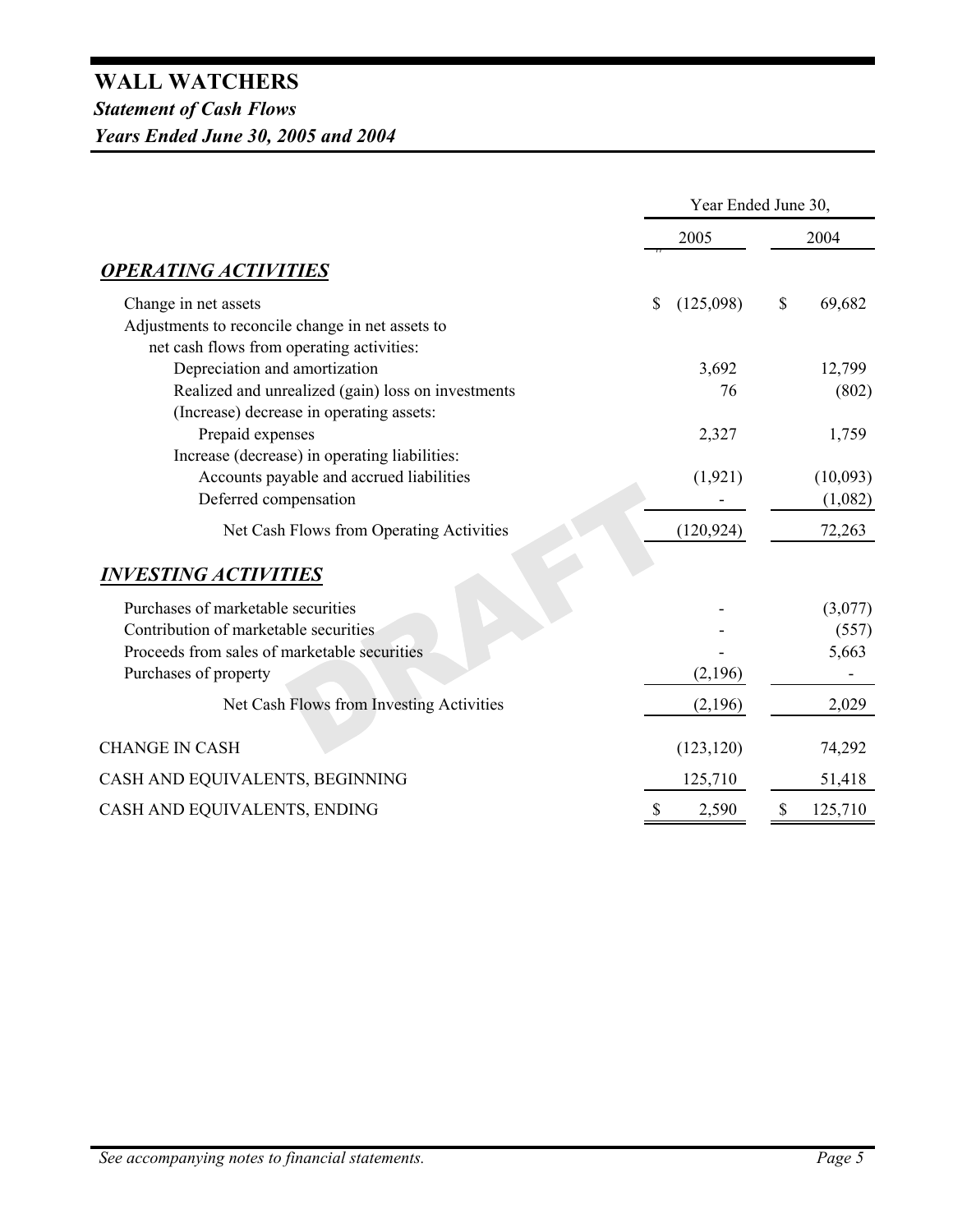# **NOTE 1 - SUMMARY OF OPERATIONS**

### *Operations*

Wall Watchers, a North Carolina not-for-profit corporation, is a nonprofit Christian ministry established in July, 1998 to promote the Biblical principles of stewardship and help people apply those principles in their lives. Wall Watchers is an information intermediary; it collects, processes, and disseminates information, primarily to help donors make better informed giving decisions, but also to promote Christian stewardship in general. During the fiscal year ended June 30, 2005, Wall Watchers continued to carry out this mission by conducting research on more than 500 Christian ministries, developing the databases and web sites used to capture and convey this research, and promoting Wall Watchers' products and mission to the public.

Wall Watchers currently operates two programs to accomplish its purpose:

MinistryWatch.com – Through a searchable database contained on the web site, www.ministrywatch.com, Wall Watchers provides free informational profiles of Christian ministries. These profiles contain descriptions, organization details, summarized financial information, ratings, transparency grades, qualitative research and analysis, and other tools to help users learn more about individual ministries. The independent evaluations found on MinistryWatch.com are intended primarily as a service to donors. Information is obtained through contact with the ministries and through the research efforts of the Wall Watcher's analysts.

thegoodsteward.com – Through the web site www.thegoodsteward.com, Wall Watchers provides a centralized source of written articles and interactive tools through which the public can be encouraged and educated in the many areas of Biblical stewardship. Wall Watchers publishes or republishes articles written by numerous authors on topics ranging from financial matters to life stewardship.

# **NOTE 2 - SUMMARY OF SIGNIFICANT ACCOUNTING POLICIES**

# *Basis of presentation*

The financial statements have been prepared on the accrual basis of accounting in conformity with Statement of Financial Accounting Standards (SFAS) No. 117, *Financial Statements of Not-for-Profit Organizations.* Under SFAS No. 117, Wall Watchers is required to report information regarding its financial position and activities according to three classes of net assets: unrestricted net assets, temporarily restricted net assets, and permanently restricted net assets. As of June 30, 2005 and 2004, Wall Watchers had no permanently restricted net assets and no remaining temporarily restricted net assets.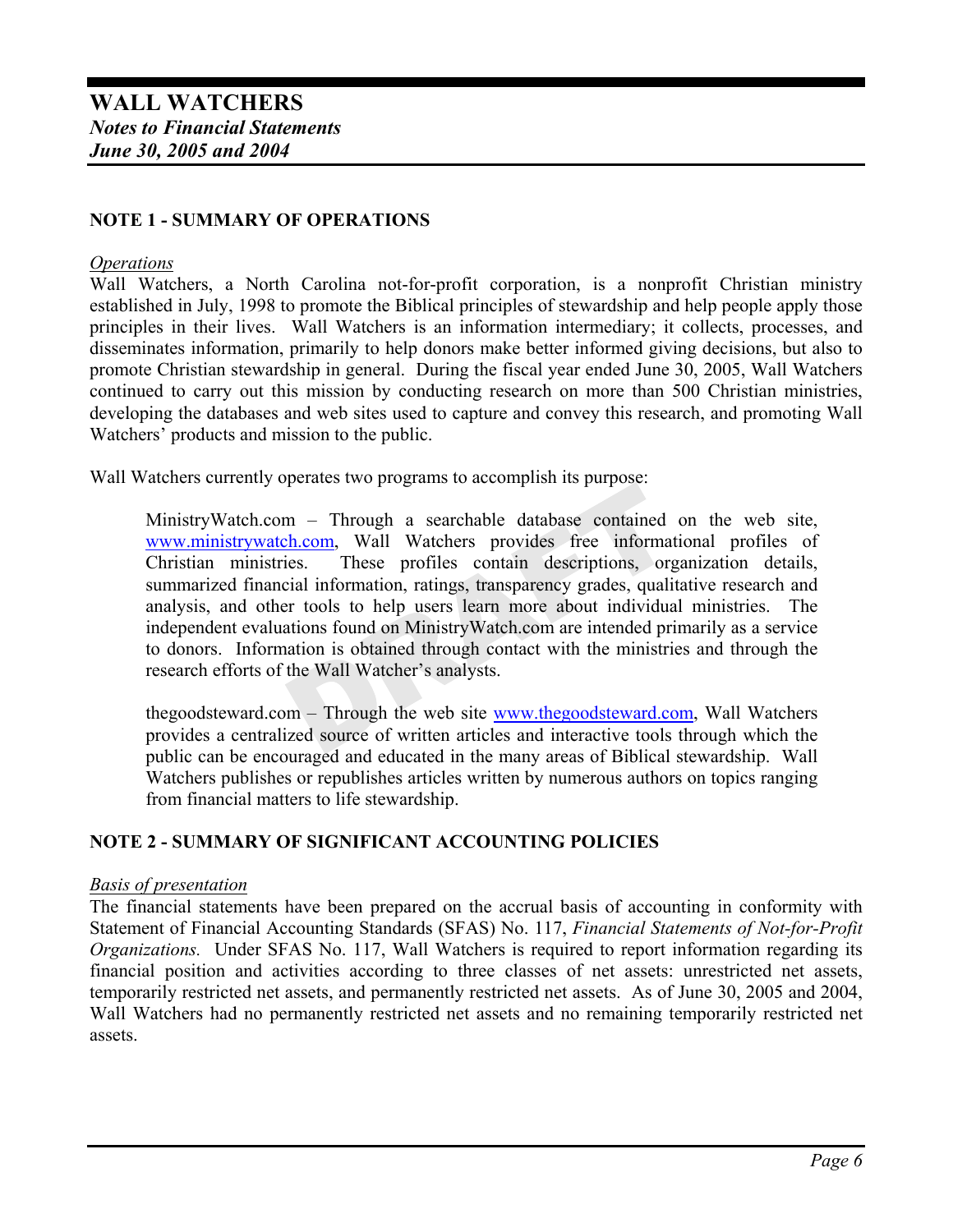# **NOTE 2 - SUMMARY OF SIGNIFICANT ACCOUNTING POLICIES, continued**

### *Contributions*

Wall Watchers accounts for contributions in accordance with Statement of Financial Accounting Standards (SFAS) No. 116, *Accounting for Contributions Received and Contributions Made.* Accordingly, Wall Watchers reports gifts of cash and other assets as restricted support if they are received with donor stipulations that limit the use of the donated assets. As permitted under SFAS No. 116, Wall Watchers has adopted a policy that all temporarily restricted contributions utilized by yearend are recorded as unrestricted support.

# *Cash and equivalents*

Cash and equivalents consists of cash on hand, cash in banks, certificates of deposit with an original maturity of 90 days or less, and money market funds.

# *Property*

Property consists of office furniture, equipment, and computers and is recorded at cost if purchased or fair value if donated. Depreciation is computed using the straight-line method with no salvage values over the estimated useful lives of the related assets, which vary from three to eight years.

#### *System development costs*

Costs of developing the web sites, databases, and systems to allow Wall Watchers to carry out its intended purpose have been capitalized and are amortized using the straight-line method over a period of three years.

# *Donated services*

A number of volunteers, including members of the Board of Directors, contribute significant amounts of time to Wall Watchers, including performing the fundraising function. The value of this contributed time does not meet the criteria for recognition of contributed services and, accordingly, is not reflected as support in the accompanying financial statements.

#### *Allocation of expenses*

Expenses of Wall Watchers are reported on the functional basis in the statements of activities. Accordingly, expenses are allocated to program services, management and general, or fundraising according to the function benefited.

### *Federal income tax status*

Wall Watchers is exempt from Federal income tax on its exempt function income under Internal Revenue Code Section  $501(c)(3)$  and is classified as other than a private foundation as defined by Section 509(a) of the Internal Revenue Code.